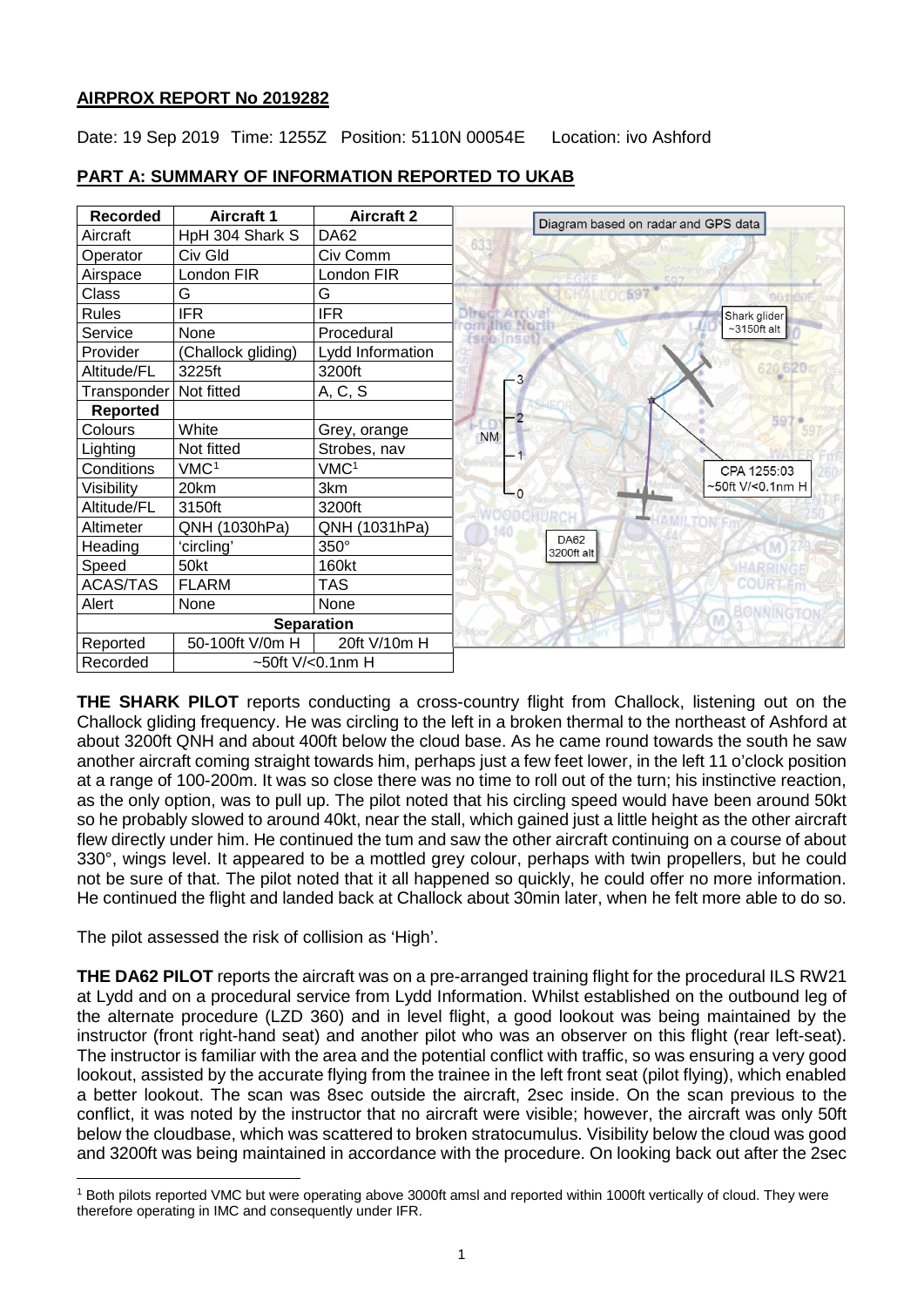scan inside, the instructor observed a glider, in what appeared to be a 5° nose down attitude, in his 1 o'clock heading directly at the aircraft, no more than 100-150m away. It appeared to have descended out of the cloud, but may have been hidden behind the uneven base on the previous lookout scan. The instructor immediately applied aggressive forward pressure on the control stick for avoiding action; at the same time the glider banked sharply left. The closest the two came was around 20ft vertically and 10m horizontally. The instructor noted that he was an experienced formation pilot and was used to judging close distances in the air and that the DA62's TAS showed no contacts at the time.

The pilot assessed the risk of collision as 'High'.

**THE LYDD CONTROLLER** reports that an Airprox was not declared on frequency, the glider pilot was not in contact with Lydd, and he had no recollection of such an occurrence.

#### **Factual Background**

The weather at Lydd was recorded as follows:

METAR EGMD 191250Z 09008KT 060V120 9999 SCT036 18/12 Q1031=

## **Analysis and Investigation**

#### **UKAB Secretariat**

The Shark and DA62 pilots shared an equal responsibility for collision avoidance and not to operate in such proximity to other aircraft as to create a collision hazard<sup>[2](#page-1-0)</sup>. If the incident geometry is considered as converging then the DA62 pilot was required to give way to the Shark<sup>[3](#page-1-1)</sup>. The requirement to hold an instrument rating if flying under IFR is contained in a flying licence. A glider pilot is not required to hold a national or EASA licence and consequently is not required to hold an instrument rating in order to fly under IFR.

## **BGA**

Forward visibility near cloudbase is often limited, limiting the effectiveness of see and avoid. This encounter would likely have been avoided by compatible EC equipment in the aircraft involved.

The BGA encourage gliding sites operating in the vicinity of other airfields to develop appropriate coordination procedures.

#### **Summary**

An Airprox was reported when a HpH 304 Shark S glider and a DA62 flew into proximity near Ashford at 1255Z on Thursday 19<sup>th</sup> September 2019. Both pilots were operating under IFR in IMC, clear of cloud but in proximity to the cloud base, the DA62 pilot in receipt of a Procedural Service from Lydd and the Shark pilot not in receipt of a FIS but listening out on the Challock gliding frequency.

## **PART B: SUMMARY OF THE BOARD'S DISCUSSIONS**

Information available consisted of reports from both pilots, radar photographs/video recordings and a report from the air traffic controller involved. Relevant contributory factors mentioned during the Board's discussions are highlighted within the text in bold, with the numbers referring to the Contributory Factors table displayed in Part C.

Due to the exceptional circumstances presented by the coronavirus pandemic, this incident was assessed as part of a 'virtual' UK Airprox Board meeting where members provided a combination of

 $\overline{\phantom{a}}$ 

<span id="page-1-0"></span><sup>2</sup> SERA.3205 Proximity.

<span id="page-1-1"></span><sup>3</sup> SERA.3210 Right-of-way (c)(2) Converging.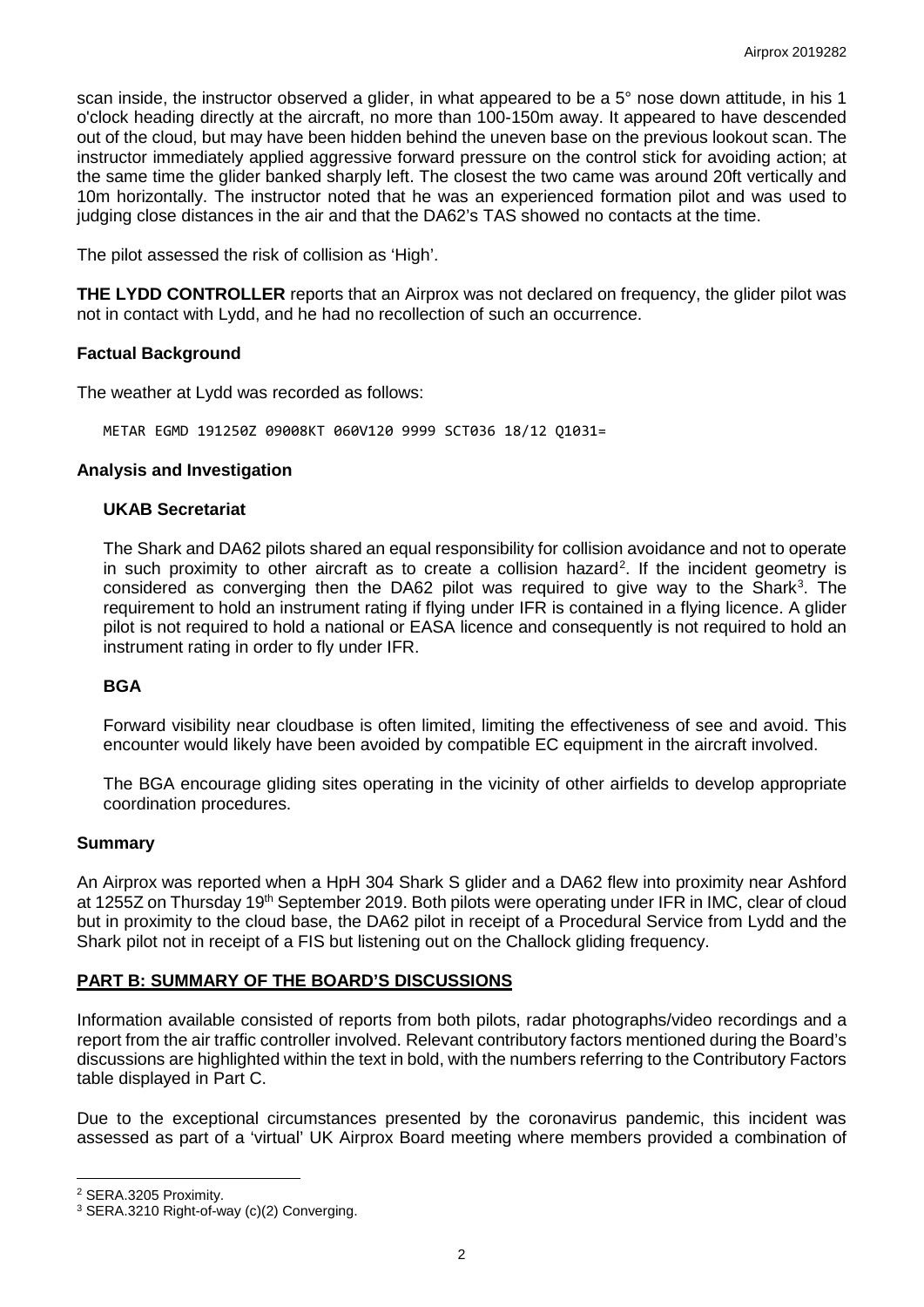written contributions and dial-in/VTC comments. Although not all Board members were present for the entirety of the meeting and, as a result, the usual wide-ranging discussions involving all Board members were more limited, sufficient engagement was achieved to enable a formal assessment to be agreed along with the following associated comments.

Members first discussed air traffic control factors and noted that the Lydd Offset ILS/DME RWY 21 procedure passed in very close proximity to Challock gliding site. Although the DA62 pilot was operating under a Procedural Service, the Lydd controller was not aware of the location of the glider (**CF2**) and so could not pass Traffic Information or otherwise deconflict the DA62 (**CF3**). Members noted that some military ATSUs were equipped with a FLARM monitor in the Control Tower and, on observing a primary only radar contact, a controller could use observed FLARM information to pass Traffic Information. It was acknowledged that the Lydd controller did not have access to surveillance and so could not first observe a primary contact but members wondered whether FLARM could be used nonetheless to inform and improve SA to everyone's benefit.

Some members thought the glider pilot may have been able to call Lydd to advise of his position but the Board noted that many glider pilots were not in possession of an R/T licence and so were not permitted to communicate on a frequency other than that allocated to the gliding community. In any case, members thought that the glider pilot was not likely to have been aware of the proximity of the Lydd ILS procedure and therefore not have felt a need to communicate with Lydd given his range from the airport.

The Board felt that the proximity of operations between the 2 units was not desirable without some form of coordination or understanding between Challock and Lydd (**CF1**, **CF4**). Consequently, the Board resolved to recommend that, 'Kent Gliding Club and Lydd Airport establish a Letter of Agreement to address the risk of concurrent activities in the same volume of airspace'.

In the event, neither pilot was aware of the other aircraft's proximity (**CF5**) and, although each was fitted with a TAS, they were not compatible and therefore did not alert on each other (**CF6**). The final hole in the 'swiss cheese' was provided by marginal visibility conditions (**CF7**) when operating close to the cloud base and the consequent late visual sighting by both pilots. Some members felt that pilots operating under the premise of see-and-avoid in Class G airspace should ensure they have sufficient in-flight visibility in order to be able to 'see' at a range in order to take timely avoiding action and in turn to be seen; they argued that neither pilot had sufficient time to react and so, in accordance with good 'defensive flying' practices, would have been better served by operating at a greater distance from the cloud structure.

Turning to the risk, the Board agreed that neither pilot saw the other aircraft until at a very late stage (**CF8**). Members discussed the pilots' reports and the radar/GPS data-derived estimate of CPA and agreed with the pilots that the risk of collision had been high, in fact, to the extent that this had been a situation where separation had been reduced to the bare minimum and which only stopped short of an actual collision because providence had played a major part in the aircraft not colliding.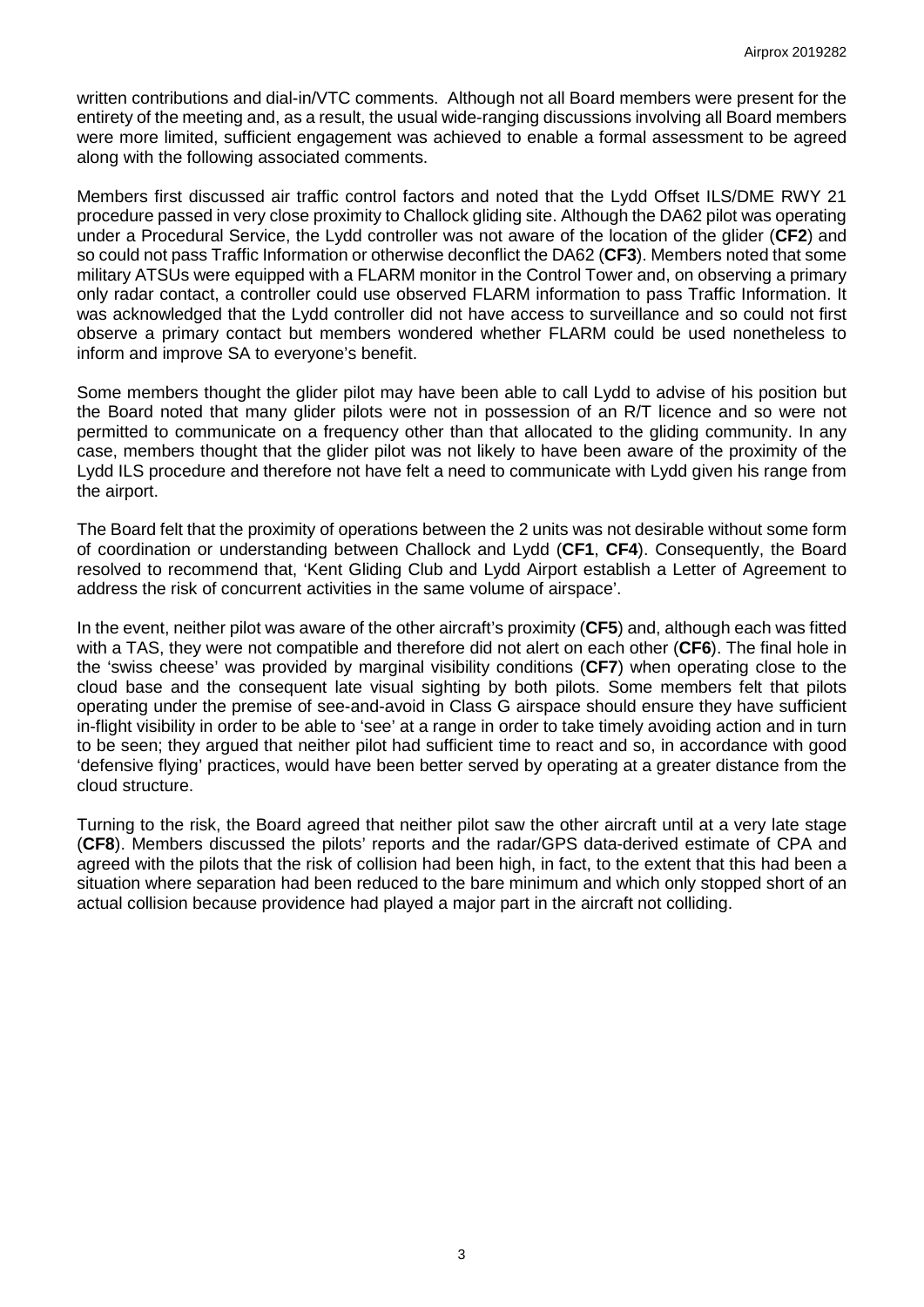# **PART C: ASSESSMENT OF CONTRIBUTORY FACTORS AND RISK**

## Contributory Factors:

|                | 2019282                                              |                                                                |                                                                     |  |  |  |  |  |  |
|----------------|------------------------------------------------------|----------------------------------------------------------------|---------------------------------------------------------------------|--|--|--|--|--|--|
| CF             | <b>Factor</b>                                        | <b>Description</b>                                             | Amplification                                                       |  |  |  |  |  |  |
|                | <b>Ground Elements</b>                               |                                                                |                                                                     |  |  |  |  |  |  |
|                | • Regulations, Processes, Procedures and Compliance  |                                                                |                                                                     |  |  |  |  |  |  |
| 1              | Organisational                                       | • Organisational Documentation and Publications                | Inadequate regulations or procedures                                |  |  |  |  |  |  |
|                | • Situational Awareness and Action                   |                                                                |                                                                     |  |  |  |  |  |  |
| $\overline{2}$ | Contextual                                           | • Situational Awareness and Sensory Events                     | Generic, late, no or incorrect Situational Awareness                |  |  |  |  |  |  |
| 3              | <b>Human Factors</b>                                 | • Conflict Detection - Not Detected                            |                                                                     |  |  |  |  |  |  |
|                | <b>Flight Elements</b>                               |                                                                |                                                                     |  |  |  |  |  |  |
|                |                                                      | <b>• Regulations, Processes, Procedures and Compliance</b>     |                                                                     |  |  |  |  |  |  |
| 4              | Organisational                                       | • Flight Operations Documentation and<br>Publications          | Inadequate regulations or procedures                                |  |  |  |  |  |  |
|                |                                                      | • Situational Awareness of the Conflicting Aircraft and Action |                                                                     |  |  |  |  |  |  |
| 5              | Contextual                                           | • Situational Awareness and Sensory Events                     | Generic, late, no or incorrect Situational Awareness                |  |  |  |  |  |  |
|                | • Electronic Warning System Operation and Compliance |                                                                |                                                                     |  |  |  |  |  |  |
| 6              | Technical                                            | • ACAS/TCAS System Failure                                     | Incompatible CWS equipment                                          |  |  |  |  |  |  |
|                | • See and Avoid                                      |                                                                |                                                                     |  |  |  |  |  |  |
| 7              | Contextual                                           | • Poor Visibility Encounter                                    | One or both aircraft were obscured from the other                   |  |  |  |  |  |  |
| 8              | <b>Human Factors</b>                                 | • Monitoring of Other Aircraft                                 | Non-sighting or effectively a non-sighting by one or<br>both pilots |  |  |  |  |  |  |

Degree of Risk: A.

Recommendation: Kent Gliding Club and Lydd Airport establish a Letter of Agreement to address the risk of concurrent activities in the same volume of airspace.

## Safety Barrier Assessment<sup>[4](#page-3-0)</sup>

In assessing the effectiveness of the safety barriers associated with this incident, the Board concluded that the key factors had been that:

## **Ground Elements:**

**Regulations, Processes, Procedures and Compliance** were assessed as **partially effective** because the Lydd Offset ILS/DME RWY 21 approach procedure exists in close proximity to the overhead of Challock gliding site.

**Situational Awareness of the Confliction and Action** were assessed as **not used** because the glider was not known traffic to the Lydd controller.

## **Flight Elements:**

 $\overline{\phantom{a}}$ 

**Regulations, Processes, Procedures and Compliance** were assessed as **partially effective** because the DA62 crew were unaware of the proximity of the ILS procedure to Challock gliding site.

<span id="page-3-0"></span><sup>&</sup>lt;sup>4</sup> The UK Airprox Board scheme for assessing the Availability, Functionality and Effectiveness of safety barriers can be found on the [UKAB Website.](http://www.airproxboard.org.uk/Learn-more/Airprox-Barrier-Assessment/)